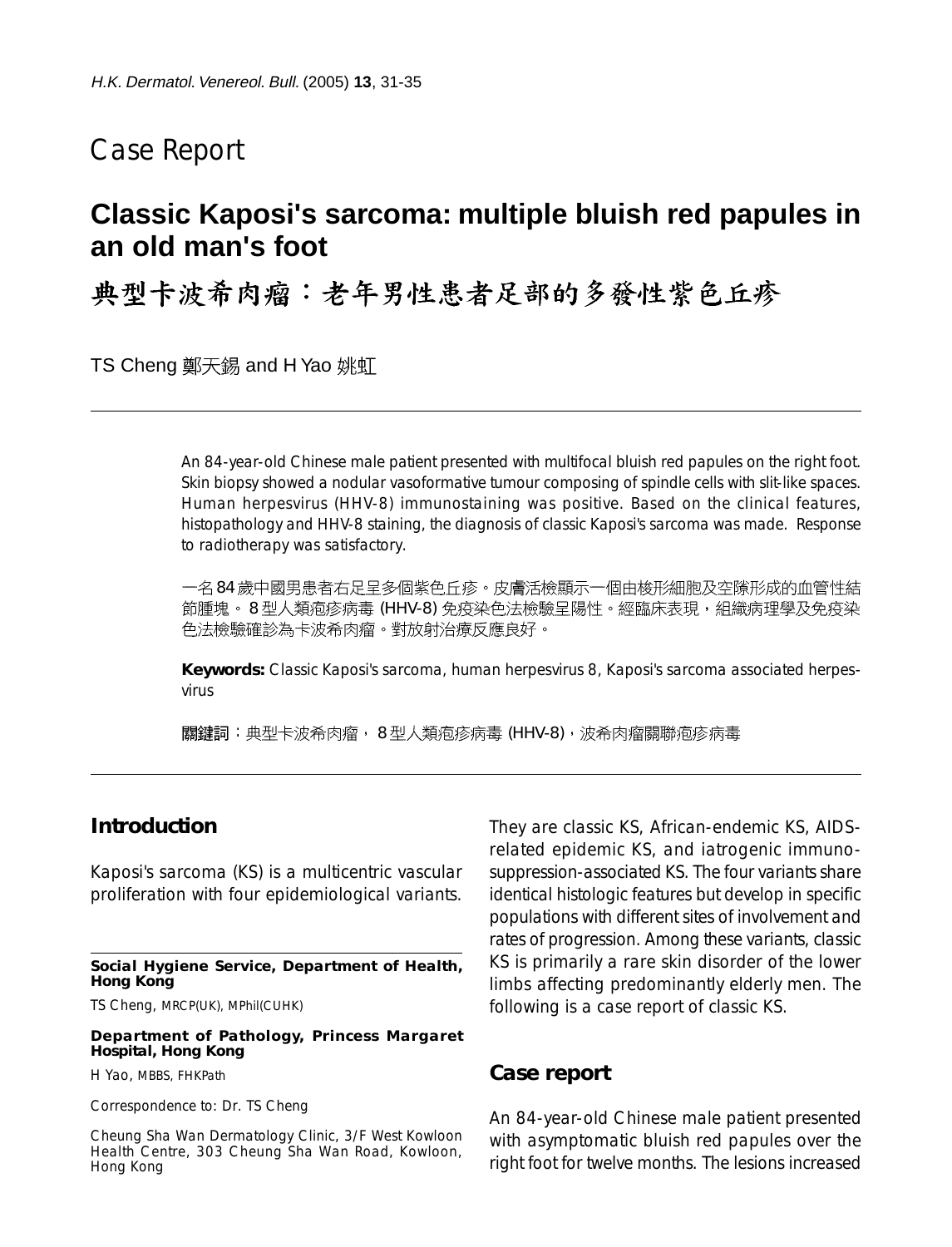in number and extent gradually. The patient was a social drinker who quit smoking for 34 years, with no ongoing medications including steroid and immunosuppressants, and denied any past history of sexually transmitted disease. He enjoyed good past health except history of an operation for benign intestinal tumour in 1991 and left herniorrhaphy in 1995.

Physical examination showed multiple purple-blue to red confluent papules and nodules over the medial, lateral and posterior aspects of the right foot (Figure 1). The differential diagnoses included KS, angiosarcoma, lymphangio-sarcoma and bacillary angiomatosis.

Investigations including biochemistry and complete blood picture were unremarkable. HIV antibody was negative. A skin biopsy of a lesion showed a nodular vasoformative tumour composing of spindle cells with slit-like spaces and occasional vacuoles containing red cells. The cells exhibited mild cytologic atypia with brisk mitosis. HHV-8 immunostaining was also positive (Figures 2-5). The clinical and histological features were compatible with classic KS. The patient received radiotherapy with regression of lesions.

## **Discussion**

Kaposi's sarcoma is an angioproliferative disease characterised by inflammatory cell infiltration, intense and aberrant angiogenesis, oedema, and growth of spindle cells of endothelial or monocytic cell origin (KS cells).

Our patient was an 84-year-old local Chinese. The lesions were localised on his right foot. His negative HIV serology and absence of immunosuppressive intake are features compatible with classic KS. Classic KS most commonly affects elderly males of Mediterranean, Eastern European or Jewish descent. The male to female ratio was 2.3:1 and the median age of



**Figure 1.** Multiple purple-blue to red confluent papules and nodules over the right foot.



**Figure 2.** Nodular proliferation of spindle cells in the dermis. (H&E, original magnification x 4).



**Figure 3.** Spindle cells with minimal atypia forming slit-like spaces and containing red blood cells Mitotic figures are brisk. (H&E, original magnification x 40).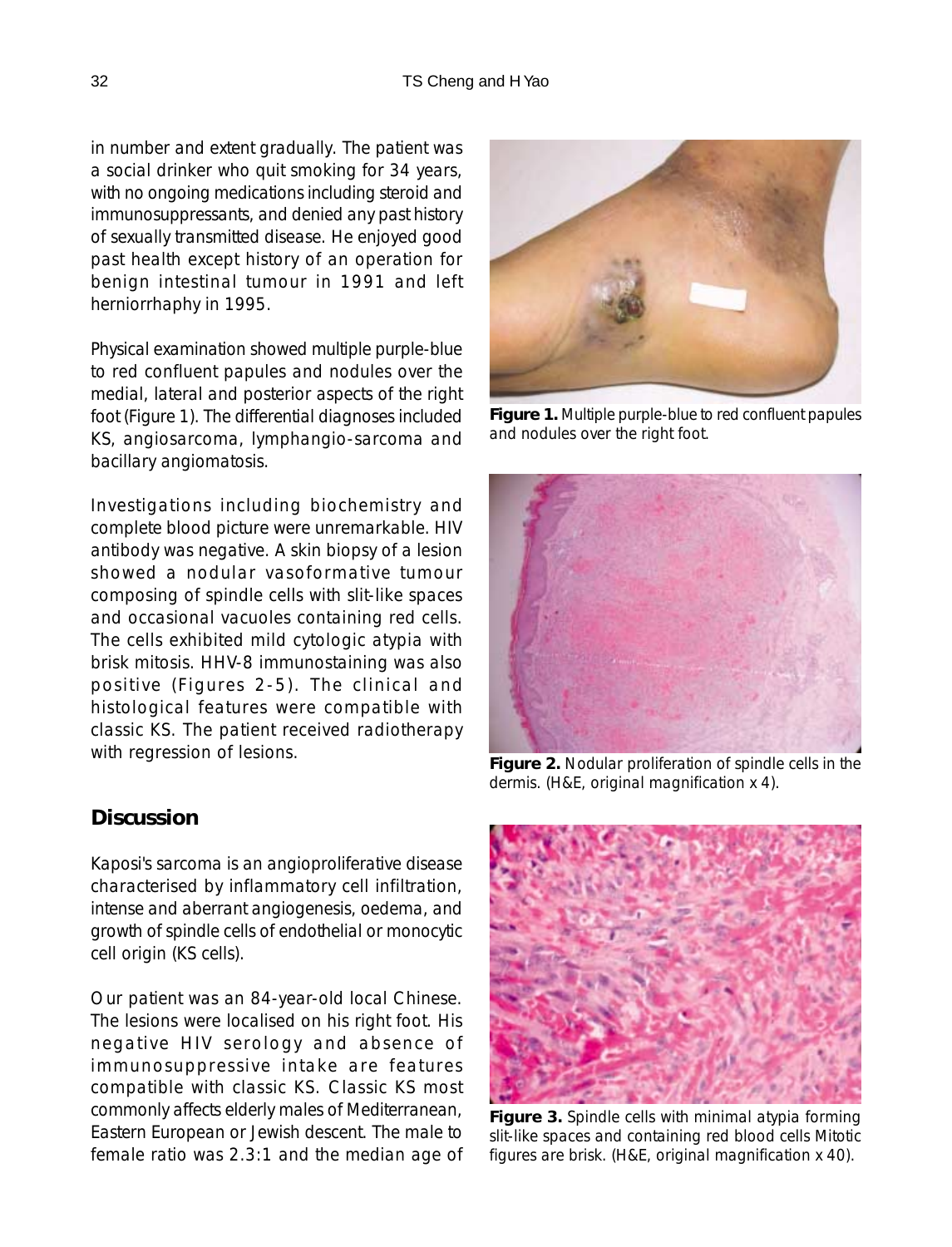

**Figure 4.** PAS-positive globules present both extra and intracellularly. (Periodic Acid-Schiff stain. Original magnification x 40).



**Figure 5.** HHV-8 immunostain shows positive nuclear stain in some of the spindle cells. (Original magnification x 40).

onset was 65 years (range, 20-92 years) in a study of 248 consecutive patients with classic KS in Israel.1 There are only few reports of classic KS in Hong Kong Chinese. Our case and all the patients described in a local report originated from southern China.<sup>2</sup>

Classic KS most often begins as ecchymotic-like painless macules on distal lower limbs. These lesions progress slowly and many lesions merge into large plaques. Some lesions occasionally evolve into nodules and tumours. Unilateral involvement is generally found at the onset of KS. Later on, the lesions spread centripetally and might be found bilaterally and multi-focally. In our case, the lesions involved the right lower limb only with multifocal purple-blue confluent papules and nodules over the foot.

The tissue specimen of the patient was found to stain positive for human herpesvirus 8 (HHV-8). In 1994, Chang et al identified two small fragments of a novel Herpes virus genome in KS tissues, KS330Bam and KS631Bam.3 The virus was known as Kaposi's sarcoma-associated herpesvirus, also designated human herpesvirus 8 (HHV-8), a large double-stranded DNA virus. Epidemiological and experimental studies established a strong link between HHV-8 and KS. HHV-8 infection precedes development of KS and HHV-8 DNA can be detected from KS tissue in different clinical stages of the disease.<sup>4</sup> In patients with multifocal and visceral involvement, semiquantitative analysis showed that HHV-8 DNA load was higher in comparison with those with localised disease. In patients with the nodular stage, a higher viral load was found in contrast to the patch and plaque stages. This showed a correlation between viral load and disease severity.<sup>5</sup>

HHV-8 infection is infrequent. The prevalence is about 1% to 5% in North America and Northern Europe, approximately 40% in men who had sex with men and 5% to 20% in Mediterranean populations.<sup>6</sup> HHV-8 can be transmitted sexually, particularly through male homosexual contact. It is associated with the number of homosexual partners and it correlates with a history of sexually transmitted diseases.7 However, the risk factors in heterosexual people are less clear. Additional modes of transmission of KSHV included horizontal mother-to-child transmission and transmission via saliva.8 Other as yet unknown routes of transmission are possible.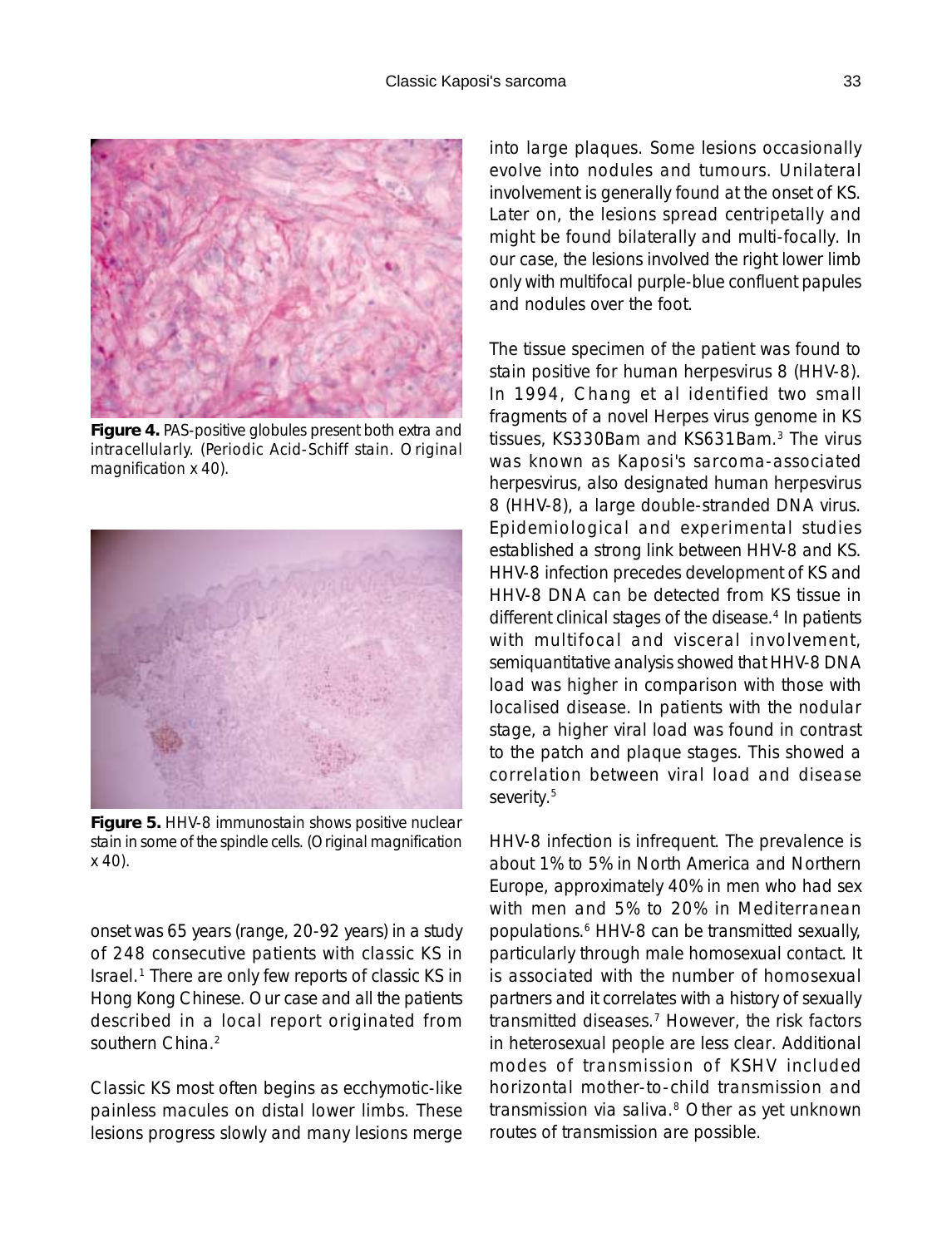The HHV-8 genome contains genes that help the virus to survive and replicate in the host. Normally, a balance exists between growth activators or suppressors in cells. An upset of this balance consequent to the inhibition of growth suppressors and the addition of growth activators in HHV-8 infected cells leads to cell transformation.9 The growth suppressors included p53 and retinoblastoma gene products and the growth activators included viral transcription factors, viral proto-oncogenes, and inhibitors of apoptosis and viral cytokines. The HHV-8 chemokines skew the cellular environment towards a Th2 profile and KS lesions predominately contain Th2 type lymphocytes. A local inhibitory effect of Th2 cytokines on the development of an anti-viral Th1 response along with antagonistic activity on chemokine receptors expressed by leukocytes could provide a survival mechanism for HHV-8.10

The course of classic KS is slowly progressive. In a study of 248 consecutive patients with classic KS in Israel,<sup>1</sup> it was found that only 1.6% (n=4) died of classic KS. The median follow-up period in the study was 20 months (range, 1-360 months). 39% had any progression (any local or diffuse spread of lesions, as well as evidence of any development requiring initiation or change in treatment such as bleeding or pain), the median time to progression was 15.4 months. Dissemination of disease was found in 18% who were eligible for this analysis and the median time was 22.4 months. The occurrence of visceral spread was small which was found in 4% of the 202 eligible patients. Secondary malignancies were not rare, however, 19% had second malignancies, most frequently occurring were adenocarcinomas and lymphoreticular disorders. In our case, the lesions were confined to the leg only.

There is no cure for KS. The major goal of treatment is palliative, i.e. to reduce morbidity by shrinking cutaneous and oral lesions and to prevent disease progression. For minimal cutaneous KS, options include local treatment with cryotherapy, intralesional therapy, e.g. vinblastine, radiation therapy, topical cis-retinoic acid (alitretinoin), low-dose chemotherapy or interferon-alpha. Observation alone which was adopted in 31 % of patients in a study was found to be not an unfavourable factor for the outcome of classic  $KS$ .<sup>1</sup> For patients with systemic  $KS$ , extensive cutaneous disease, resistant disease and tumour associated lymphoedema, the primary treatment is systemic chemotherapy. The older therapeutic agents included doxorubicin and bleomycin. The newer ones are liposomal formulation of the anthracyclines and paclitaxel. Liposomal anthracyclines such as liposomal doxorubicin and liposomal daunorubicin, are currently considered the initial chemotherapeutic agents of choice for extensive KS. As KS is a systemic disease, local surgical excision is reserved for single problematic cutaneous lesions in patients who refuse other systemic or local treatments.11 Our patient had limited disease and had marked response to radiotherapy alone. Nowadays, there are novel approaches to interfere more directly with the pathogenesis of KS, in particular, AIDS-related KS. Investigational therapies include anti-angiogenesis compounds, cytokine inhibitors, signal transduction inhibitors and anti-HHV-8 agents. They are, however, considered experimental and used only in clinical trial settings.<sup>11</sup>

## **References**

- 1. Brenner B, Weissmann-Brenner A, Rakowsky E, Weltfriend S, Fenig E, Friedman-Birnbaum R, et al. Classical Kaposi sarcoma: prognostic factor analysis of 248 patients. Cancer 2002;95:1982-7.
- 2. Tang WY, Lam WY, Ho LY, Lo KK, Wong HL. Kaposi's sarcoma in three HIV-negative, non-immunosuppressed patients. HKMJ 1996;2:331-7.
- 3. Chang Y, Cesarman E, Pessin MS, Lee F, Culpepper J, Knowles DM, et al. Identification of herpesvirus-like DNA sequences in AIDS-associated Kaposi's sarcoma.